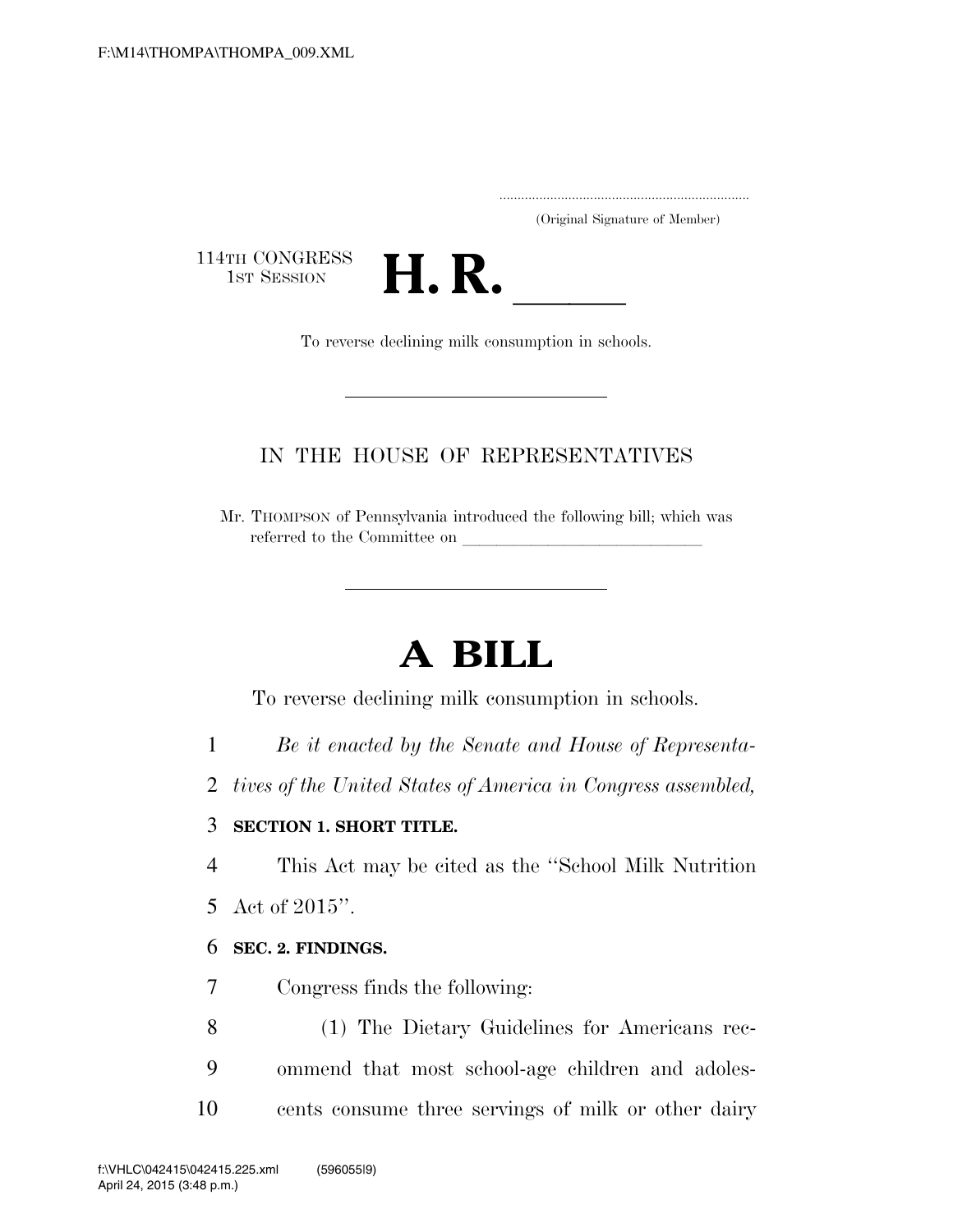| $\mathbf{1}$   | daily, with two-and-a-half servings<br>foods<br>$rec-$  |
|----------------|---------------------------------------------------------|
| $\overline{2}$ | ommended for students younger than nine years.          |
| 3              | (2) Most Americans, including most children             |
| $\overline{4}$ | and adolescents, consume on average only about half     |
| 5              | of the recommended amounts of dairy foods daily.        |
| 6              | (3) Milk is a source of many nutrients essential        |
| 7              | to health, and is the leading source of nine essential  |
| 8              | nutrients in the diets of children and adolescents, in- |
| 9              | cluding three nutrients of public health concern: vi-   |
| 10             | tamin D, calcium, and potassium.                        |
| 11             | (4) Every eight ounces of low-fat and skim milk         |
| 12             | provides eight grams of protein.                        |
| 13             | (5) Dairy foods are associated with improved            |
| 14             | bone health, a lower risk of type 2 diabetes, a bene-   |
| 15             | ficial or neutral effect on blood pressure, and may     |
| 16             | help reduce the risk of cardiovascular disease, coro-   |
| 17             | nary heart disease, and stroke.                         |
| 18             | (6) Throughout the history of school-based Fed-         |
| 19             | eral meal programs, milk has been offered with each     |
| 20             | meal.                                                   |
| 21             | (7) Declines in average daily participation in          |
| 22             | the National School Lunch Program may result in         |
| 23             | fewer students consuming milk during the school         |
| 24             | day.                                                    |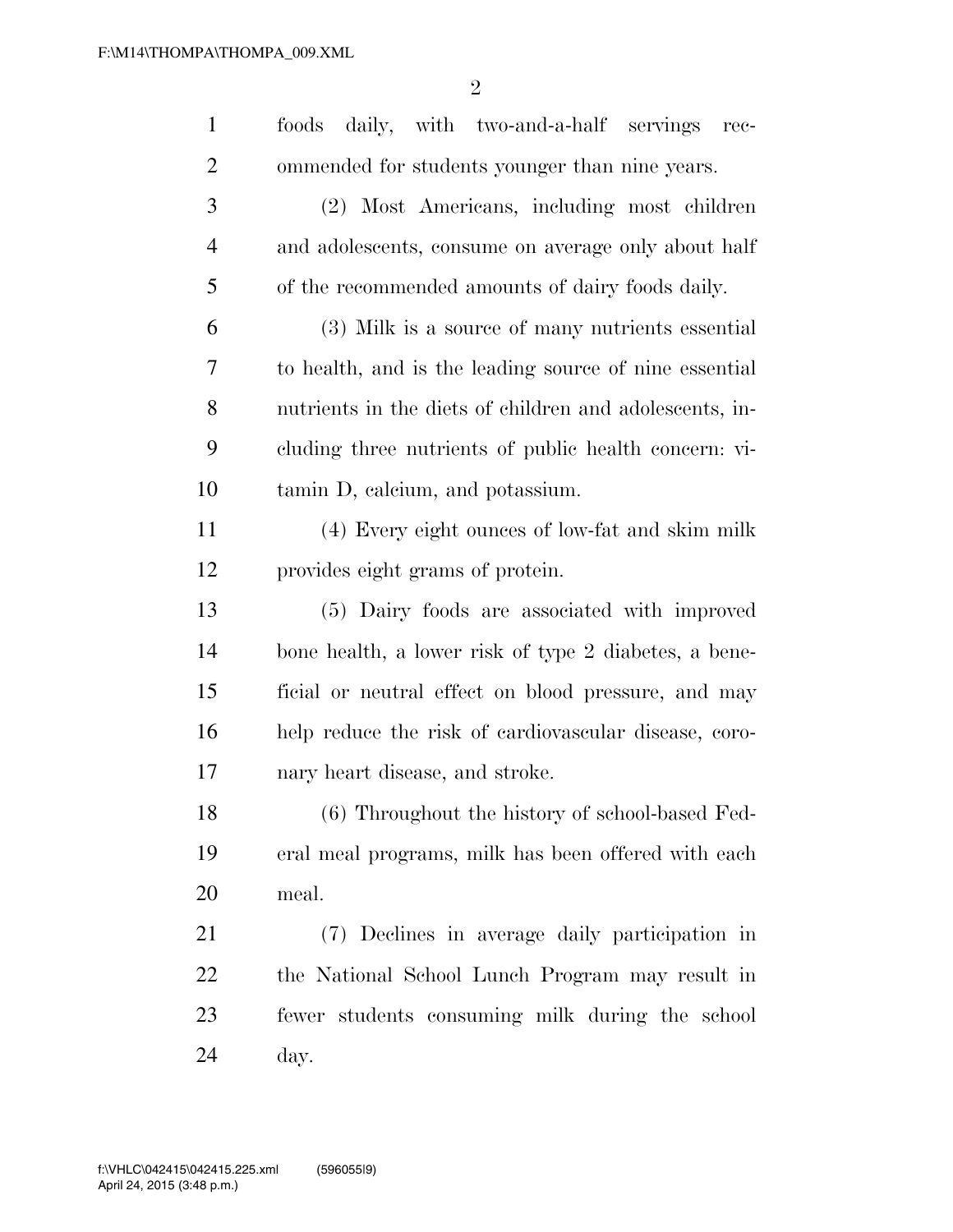(8) Declines in milk consumption in schools may exceed what would be expected from declines in average daily participation in the National School Lunch Program alone.

 (9) It is in the public interest to promote the health of the Nation's school-age population by en- couraging and promoting consumption of milk in schools.

#### **SEC. 3. FLUID MILK.**

 Section 9(a)(2) of the Richard B. Russell National 11 School Lunch Act  $(42 \text{ U.S.C. } 1758(a)(2))$  is amended by striking subparagraphs (A) and (B) and inserting the fol-lowing:

- 14 "(A) IN GENERAL.—Lunches served by schools participating in the school lunch pro-gram under this Act—
- 17  $\frac{1}{10}$  shall offer students a variety of fluid milk. Such milk shall be consistent with the most recent Dietary Guidelines for Americans published under section 301 of the National Nutrition Monitoring and Related Research Act of 1990 (7 U.S.C. 5341);

24 ''(ii) may offer students flavored and unflavored fluid milk (including low-fat fla-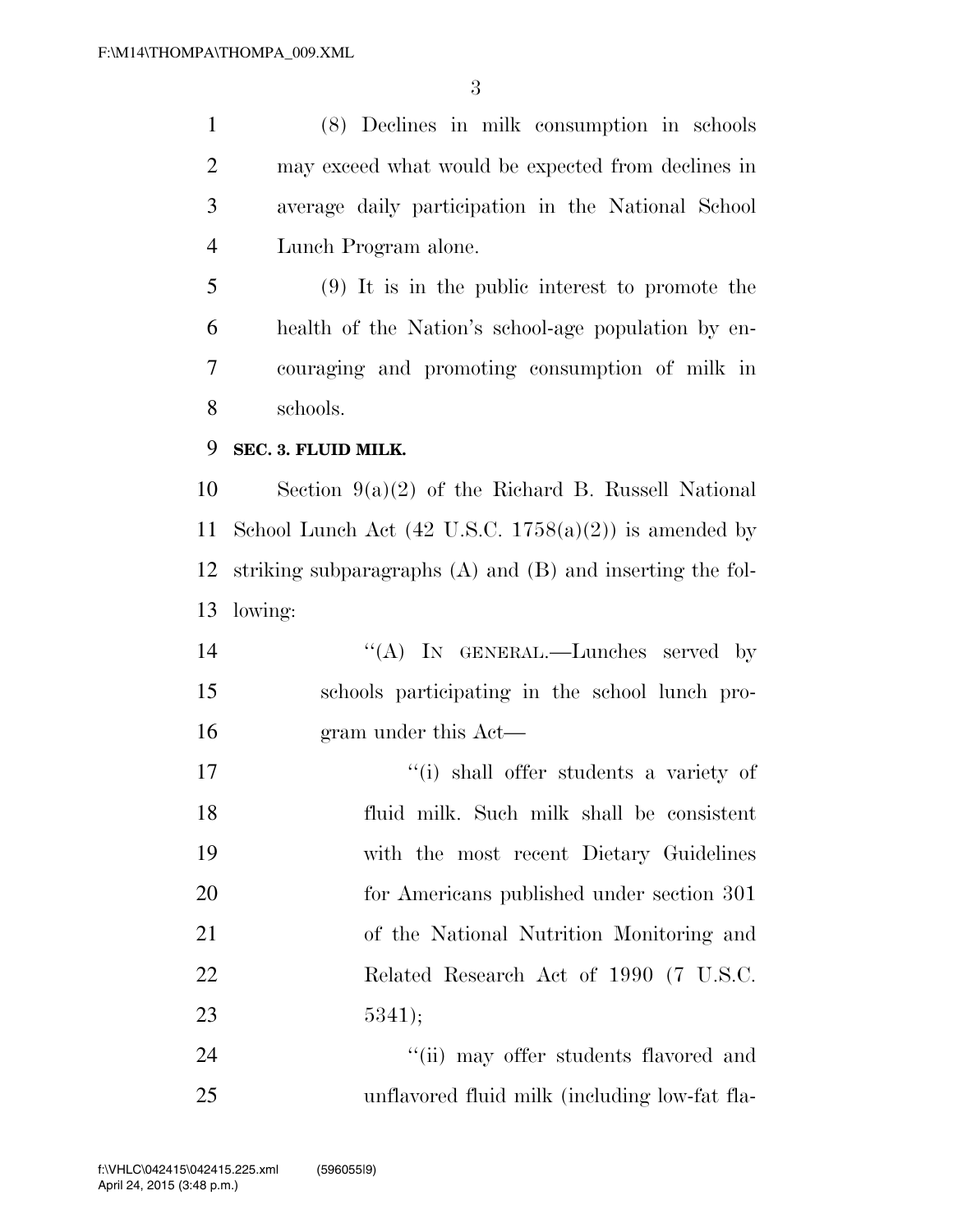| $\mathbf{1}$   | vored milk that contains no more than 150      |
|----------------|------------------------------------------------|
| $\overline{2}$ | calories per 8-ounce serving) and lactose-     |
| 3              | free fluid milk; and                           |
| $\overline{4}$ | "(iii) shall provide a substitute for          |
| 5              | fluid milk for students whose disability re-   |
| 6              | stricts their diet, on receipt of a written    |
| 7              | statement from a licensed physician that       |
| 8              | identifies the disability that restricts the   |
| 9              | student's diet and that specifies the sub-     |
| 10             | stitute for fluid milk.                        |
| 11             | "(B) SUBSTITUTES.—                             |
| 12             | $``(i)$ STANDARDS FOR<br>SUBSTI-               |
| 13             | TUTION.—A school may substitute for the        |
| 14             | fluid milk provided under subparagraph         |
| 15             | $(A)$ a nondairy beverage that is nutrition-   |
| 16             | ally equivalent to low-fat fluid milk and      |
| 17             | meets nutritional standards established by     |
| 18             | the Secretary (which shall, among other re-    |
| 19             | quirements to be determined by the Sec-        |
| 20             | retary, include fortification of calcium, pro- |
| 21             | tein, vitamin A, vitamin D, magnesium,         |
| 22             | phosphorus, potassium, riboflavin, and vi-     |
| 23             | tamin $B-12$ ) for students who cannot con-    |
| 24             | sume fluid milk because of a medical or        |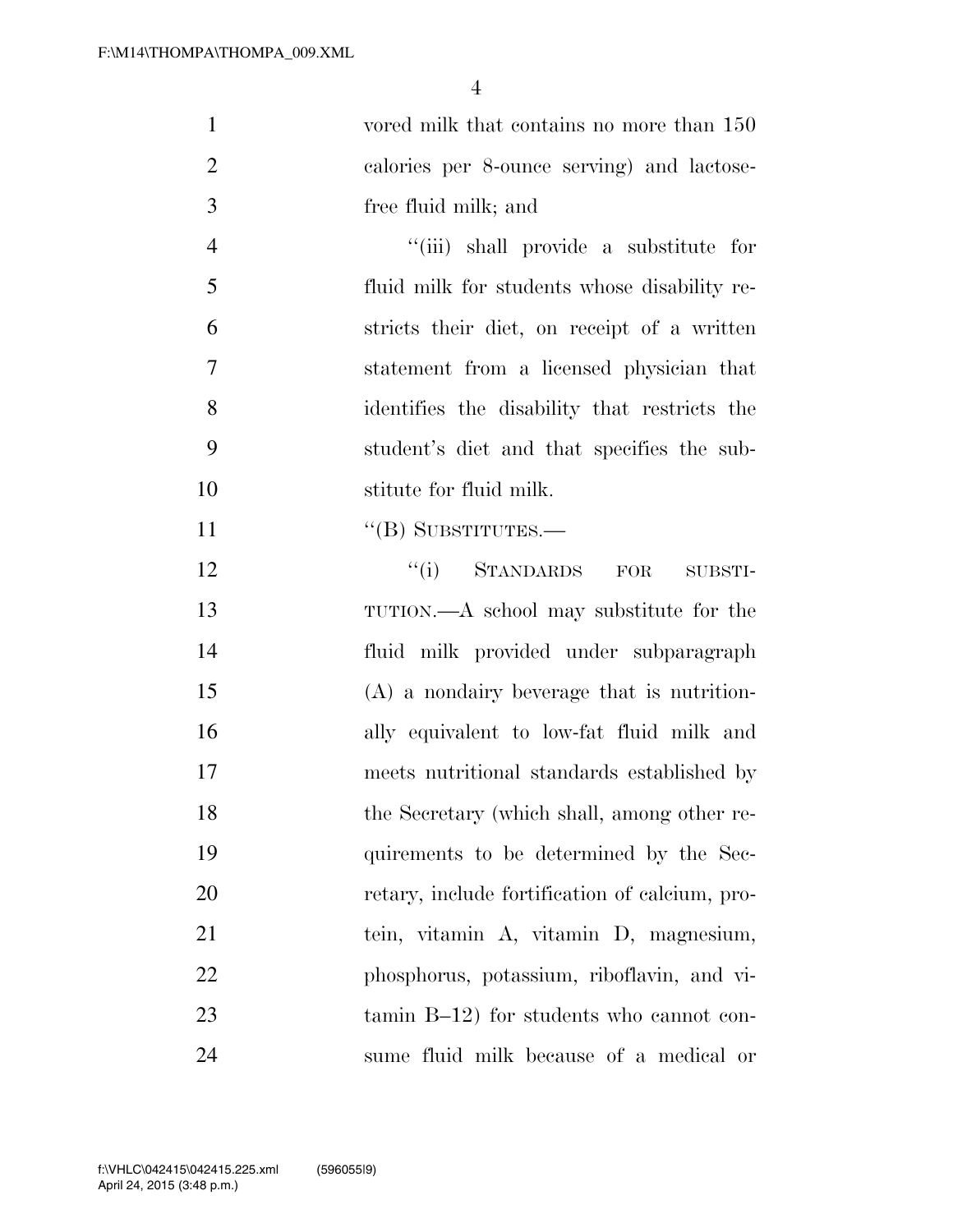| $\mathbf{1}$   | other special dietary need other than a dis-   |
|----------------|------------------------------------------------|
| $\overline{2}$ | ability described in subparagraph $(A)(iii)$ . |
| 3              | "(ii) NOTICE.—The substitutions may            |
| $\overline{4}$ | be made if the school notifies the State       |
| 5              | agency that the school is implementing a       |
| 6              | variation allowed under this subparagraph,     |
| $\overline{7}$ | and if the substitution is requested by        |
| 8              | written statement of a medical authority or    |
| 9              | by a student's parent or legal guardian        |
| 10             | that identifies the medical or other special   |
| 11             | dietary need that restricts the student's      |
| 12             | diet, except that the school shall not be re-  |
| 13             | quired to provide beverages other than bev-    |
| 14             | erages the school has identified as accept-    |
| 15             | able substitutes.                              |
| 16             | "(iii) EXCESS EXPENSES BORNE BY                |
| 17             | SCHOOL FOOD AUTHORITY.-Expenses in-            |
| 18             | curred in providing substitutions under        |
| 19             | this subparagraph that are in excess of ex-    |
| 20             | penses covered by reimbursements under         |
| 21             | this Act shall be paid by the school food      |
| 22             | authority.".                                   |
| 23             | SEC. 4. FLUID MILK AND COMPETING BEVERAGES.    |
|                |                                                |

 Section 10(b)(1)(C) of the Child Nutrition Act of 1966 (42 U.S.C. 1779(b)(1)(C)) is amended—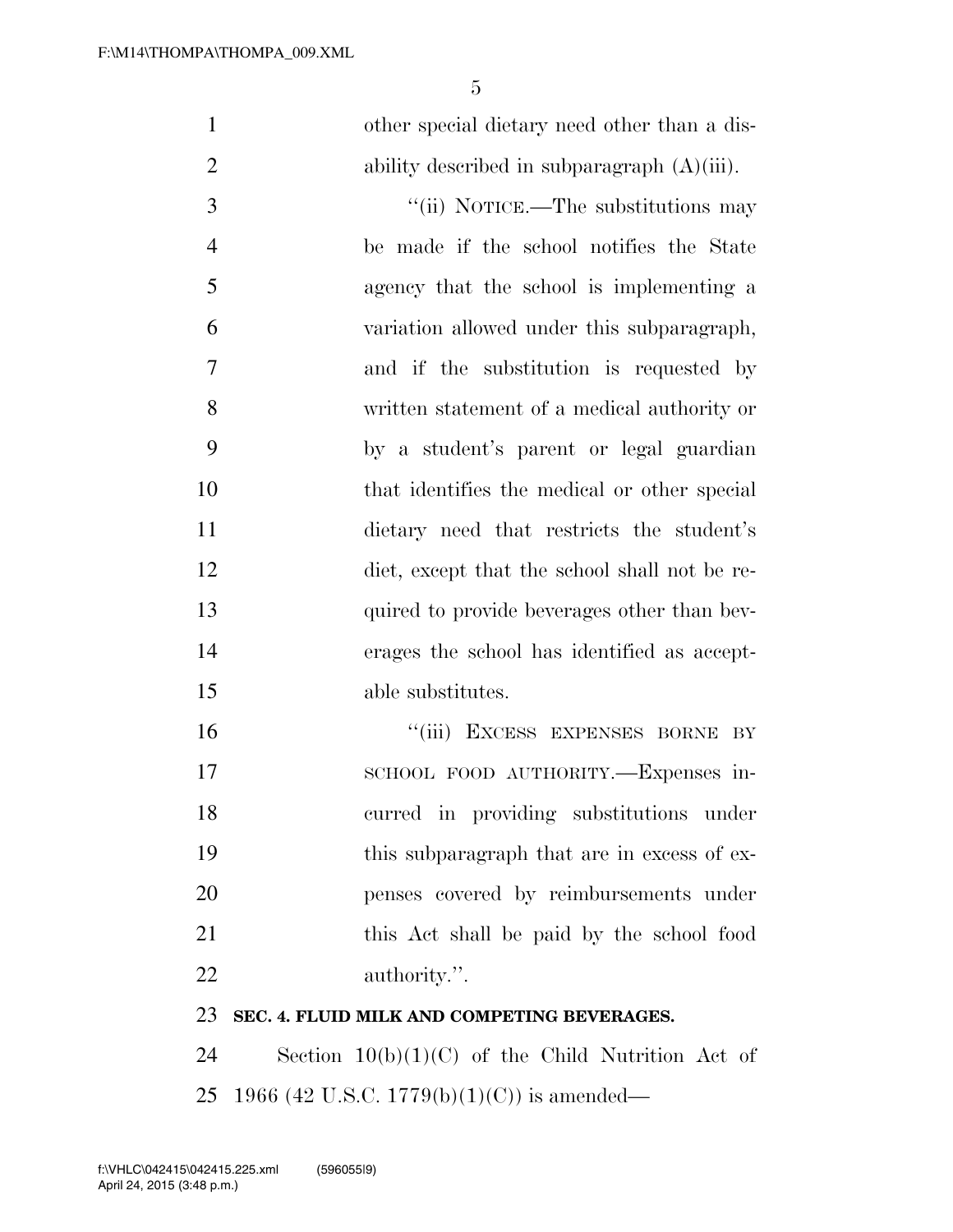| $\mathbf{1}$   | $(1)$ in clause (i), by striking "and" at the end;          |
|----------------|-------------------------------------------------------------|
| $\overline{2}$ | $(2)$ in clause (ii), by striking the period at the         |
| 3              | end and inserting "; and"; and                              |
| $\overline{4}$ | $(3)$ by adding at the end the following:                   |
| 5              | "(iii) provide that containers of all                       |
| 6              | beverages sold in schools have the same                     |
| $\tau$         | maximum volume.".                                           |
| 8              | SEC. 5. EVALUATION OF SCHOOL MILK TRENDS.                   |
| 9              | (a) STUDY.—The Secretary of Agriculture (hereafter          |
| 10             | referred to in this Act as "the Secretary") shall carry out |
| 11             | a study of recent trends in fluid milk consumption in       |
| 12             | schools, which shall include—                               |
| 13             | (1) consideration of factors that may adversely             |
| 14             | affect consumption, including student preferences           |
| 15             | for types of milk, changes in average daily participa-      |
| 16             | tion in meal programs, the types of milk offered,           |
|                |                                                             |

 conditions within the school affecting consumption of milk, and other factors determined to be relevant by the Secretary;

 (2) assessment of each Federal program under 21 which milk is offered in schools;

 (3) review of scientific studies pertinent to school milk consumption; and

 (4) consultation with school food service profes-sionals, nutritionists, and other scientific experts,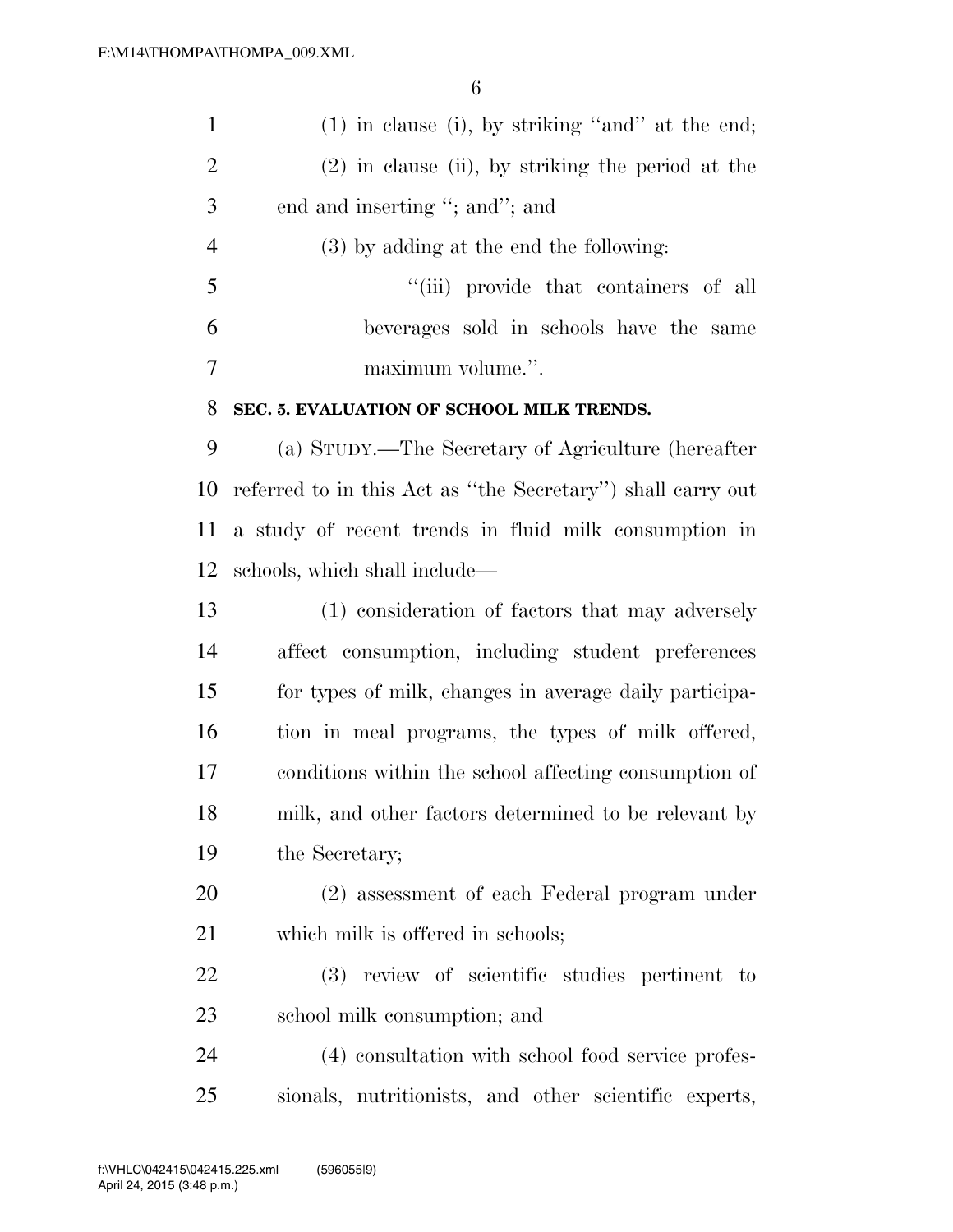| $\mathbf{1}$   | proprietary and cooperative fluid milk processors,         |
|----------------|------------------------------------------------------------|
| $\overline{2}$ | and national and State research and promotion pro-         |
| 3              | grams for fluid milk and dairy products.                   |
| $\overline{4}$ | (b) REPORT.—Not later than one year after the date         |
| 5              | of the enactment of this Act, the Secretary shall submit   |
| 6              | to Congress a report that shall—                           |
| 7              | (1) include the results of the study required              |
| 8              | under subsection (a);                                      |
| 9              | $(2)$ include recommendations, if any, for actions         |
| 10             | by the Department of Agriculture, the States,              |
| 11             | schools, and the private and non-profit sectors to in-     |
| 12             | crease milk consumption in schools; and                    |
| 13             | (3) take into account the work of school-based             |
| 14             | nutrition education programs that have been shown          |
| 15             | to increase average daily participation in the Na-         |
| 16             | tional School Lunch Program, including the Fuel Up         |
| 17             | to Play 60 program sponsored by the National Dairy         |
| 18             | Council and the National Football League.                  |
| 19             | SEC. 6. FLUID MILK PROMOTION.                              |
| 20             | (a) PILOT PROGRAM.—Beginning not later than one            |
| 21             | year after the date of the enactment of this Act the Sec-  |
| 22             | retary, acting through the Commodity Credit Corporation,   |
| 23             | shall carry out a pilot program to test and demonstrate    |
| 24             | effective, affordable, and sustainable strategies by which |
| 25             | schools can increase the consumption of fluid milk.        |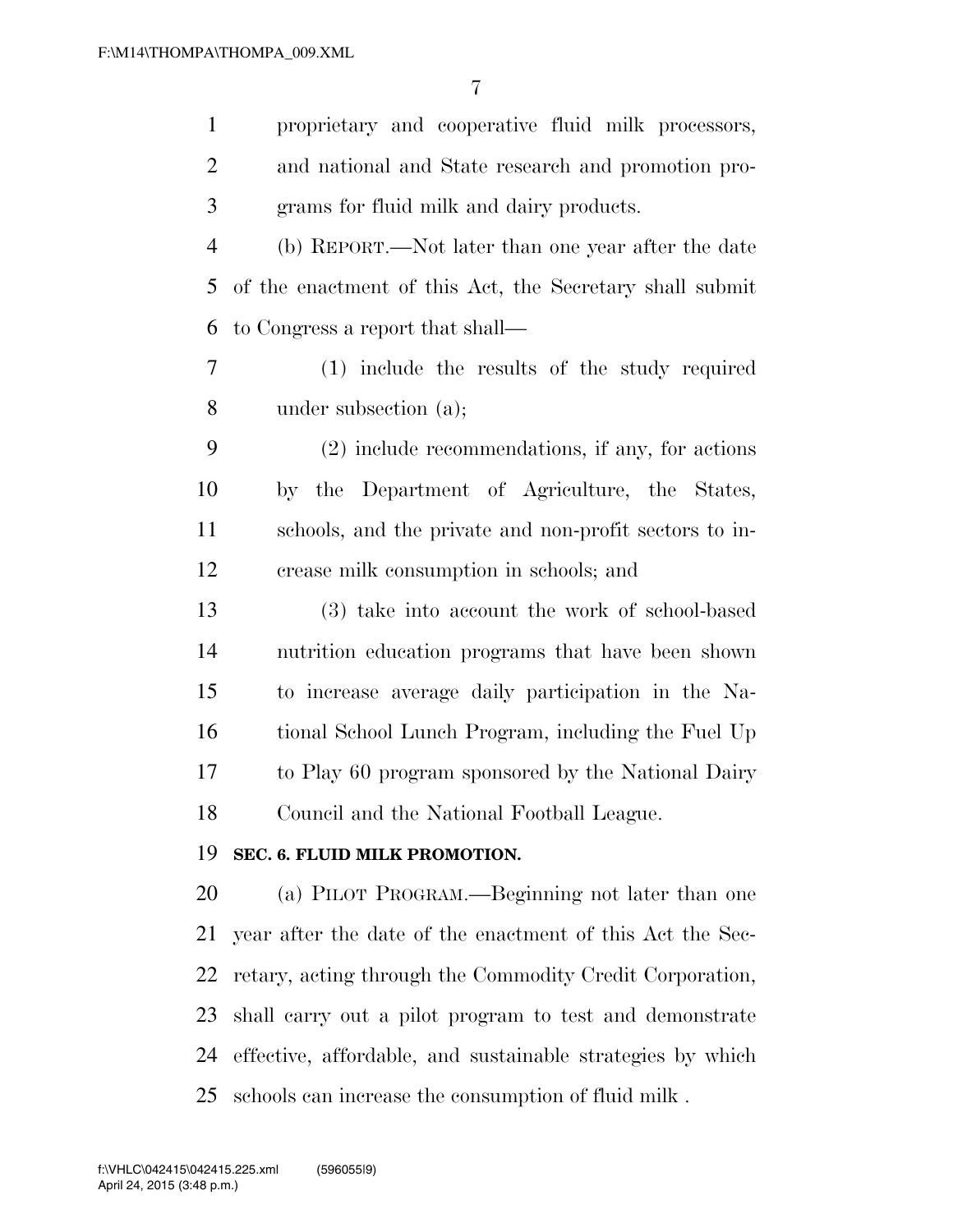(b) PROGRAM ELEMENTS.—The pilot program shall—

 (1) provide grants, as determined by the Sec- retary, that compensate schools participating in the pilot program for any increased costs resulting from such participation;

 (2) assess the effectiveness of offering milk in a variety of school venues, which may include break- fast in the classroom, enhanced products for a la carte sales, offering products in athletic facilities, and other venues as determined by the Secretary; and

 (3) assess the effectiveness of improved refrig- eration, more attractive packaging and merchan-dising, and additional flavors.

 (c) TERMINATION.—The pilot program shall termi- nate 4 years after the date of the enactment of this Act. (d) REPORT.—Not later than 5 years after the date of the enactment of this Act, the Secretary shall submit a written report to Congress summarizing the findings and results of the pilot program.

#### **SEC. 7. LACTOSE-FREE MILK.**

 The Secretary shall, to the extent practicable, make available to schools lactose-free milk with an extended shelf life in 8-ounce containers under section 14 of the